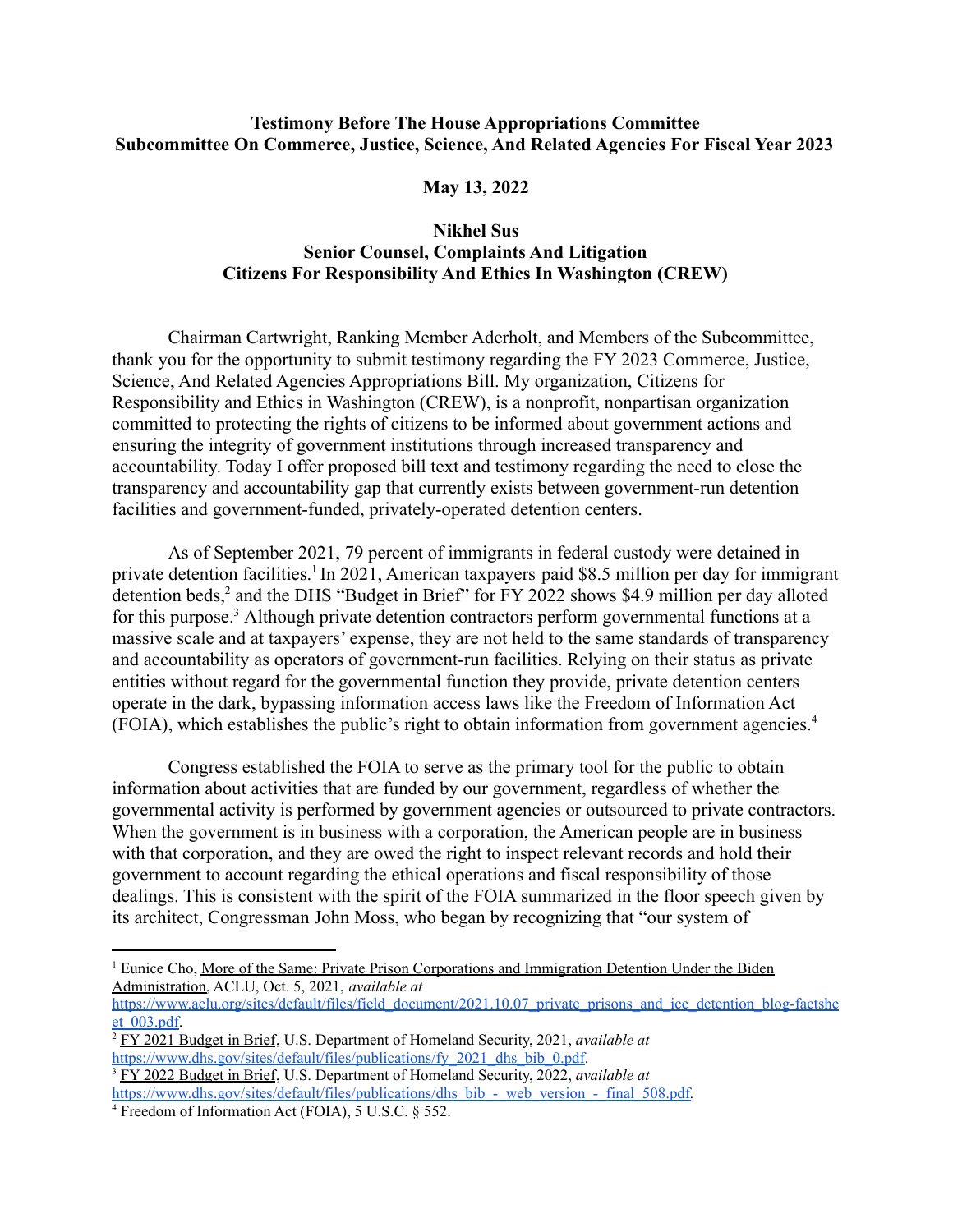government is based on the participation of the governed."<sup>5</sup> At the core of the FOIA is the acknowledgment that this participation cannot happen in a meaningful way without an informed citizenry. As Congressman Moss went on to say in his floor speech: "[A]s our population grows in numbers it is essential that it also grow in knowledge and understanding. We must remove every barrier to information about — and understanding of — government activities...if the American public is to be adequately equipped to fulfill the...role of responsible citizenship."<sup>6</sup>

Notably, Congressman Moss stressed the importance of accessing information in terms of the public's need to understand government activities, which is not limited to those activities which have not been contracted out to private entities. Rather, it encompasses all activities that are ultimately performed under the power and purse of the federal government. For example, U.S. Immigration and Customs Enforcement (ICE) has not distinguished between its ICE owned-and-operated facilities and contractor-owned-and-operated facilities in describing its detention management services: "[ICE] Enforcement and Removal Operations (ERO) manages and oversees the nation's civil immigration detention system, detaining individuals in furtherance of their removal proceedings or to effect their departure from the United States after a final order of removal from a federal immigration judge," further providing that "ICE detainees are housed in a variety of facilities across the United States, including...ICE-owned-and-operated facilities...and contractor-owned-and-operated facilities."<sup>7</sup>The privatization of this quintessentially government function does not make it any less of a government activity.

Detaining people is an activity that costs American taxpayers billions of dollars and has, in recent years, raised serious concerns about the safety of those whose federal custody is managed by profit-driven corporations that are shielded from public accountability.<sup>8</sup> In a 2016 report on the adequacy of monitoring private prisons, the U.S. Department of Justice's Inspector General's (DOJ IG) office acknowledged its inability to analyze and compare the overall costs of incarceration between government-run prisons and private prisons, further noting that the Bureau of Prisons does not receive a breakdown of costs under their fixed-price contracts.<sup>9</sup>The report also included cautionary language against drawing the conclusion that contract prisons are run at a lower cost than government-run prisons. This is particularly noteworthy because, for years, proponents of privatizing prisons have relied on the argument that contracting these services will allow for them to be provided at a lower cost, saving American taxpayers' money. <sup>10</sup> Yet, it is very

<sup>&</sup>lt;sup>5</sup> The Freedom of Information Act, U.S. House of Representatives: History, Art & Archives, March 23, 2020, *available at* [https://history.house.gov/Historical-Highlights/1951-2000/hh\\_1966\\_07\\_04\\_FOIA/;](https://history.house.gov/Historical-Highlights/1951-2000/hh_1966_07_04_FOIA/) 112 Cong. Rec. 13007, 1966 Source Book, a*vailable at*

[https://nsarchive2.gwu.edu//nsa/foialeghistory/112%20Cong.%20Rec.%2013007%20\(1966%20Source%20Book\).pd](https://nsarchive2.gwu.edu//nsa/foialeghistory/112%20Cong.%20Rec.%2013007%20(1966%20Source%20Book).pdf) [f](https://nsarchive2.gwu.edu//nsa/foialeghistory/112%20Cong.%20Rec.%2013007%20(1966%20Source%20Book).pdf).

<sup>6</sup> *Id*.

<sup>7</sup> Detention Management, U.S. Immigration And Customs Enforcement, May 4, 2022, *available at* [https://www.ice.gov/detain/detention-management.](https://www.ice.gov/detain/detention-management)

<sup>8</sup> *See*, *e.g.*, Rep. Tlaib *et. al.*, Letter to H.E. Michelle Bachelet, United Nations High Commissioner for Human Rights, Oct. 23, 2020, *available at*

[https://tlaib.house.gov/sites/tlaib.house.gov/files/Final%20Final%20%20-%20Letter%20to%20OHCHR%20on%20](https://tlaib.house.gov/sites/tlaib.house.gov/files/Final%20Final%20%20-%20Letter%20to%20OHCHR%20on%20DHS%20Human%20Rights%20Abuses.pdf) [DHS%20Human%20Rights%20Abuses.pdf.](https://tlaib.house.gov/sites/tlaib.house.gov/files/Final%20Final%20%20-%20Letter%20to%20OHCHR%20on%20DHS%20Human%20Rights%20Abuses.pdf)

<sup>&</sup>lt;sup>9</sup> Review of the Federal Bureau of Prisons' Monitoring of Contract Prisons, Department of Justice OIG: Evaluations and Inspections Division 16-06, August 2016, *available at* [https://oig.justice.gov/reports/2016/e1606.pdf.](https://oig.justice.gov/reports/2016/e1606.pdf)

<sup>&</sup>lt;sup>10</sup> Megan Mumford et. al, The Economics of Private Prisons, The Hamilton Project, 2016, *available at* [https://www.brookings.edu/wp-content/uploads/2016/10/es\\_20161021\\_private\\_prisons\\_economics.pdf.](https://www.brookings.edu/wp-content/uploads/2016/10/es_20161021_private_prisons_economics.pdf)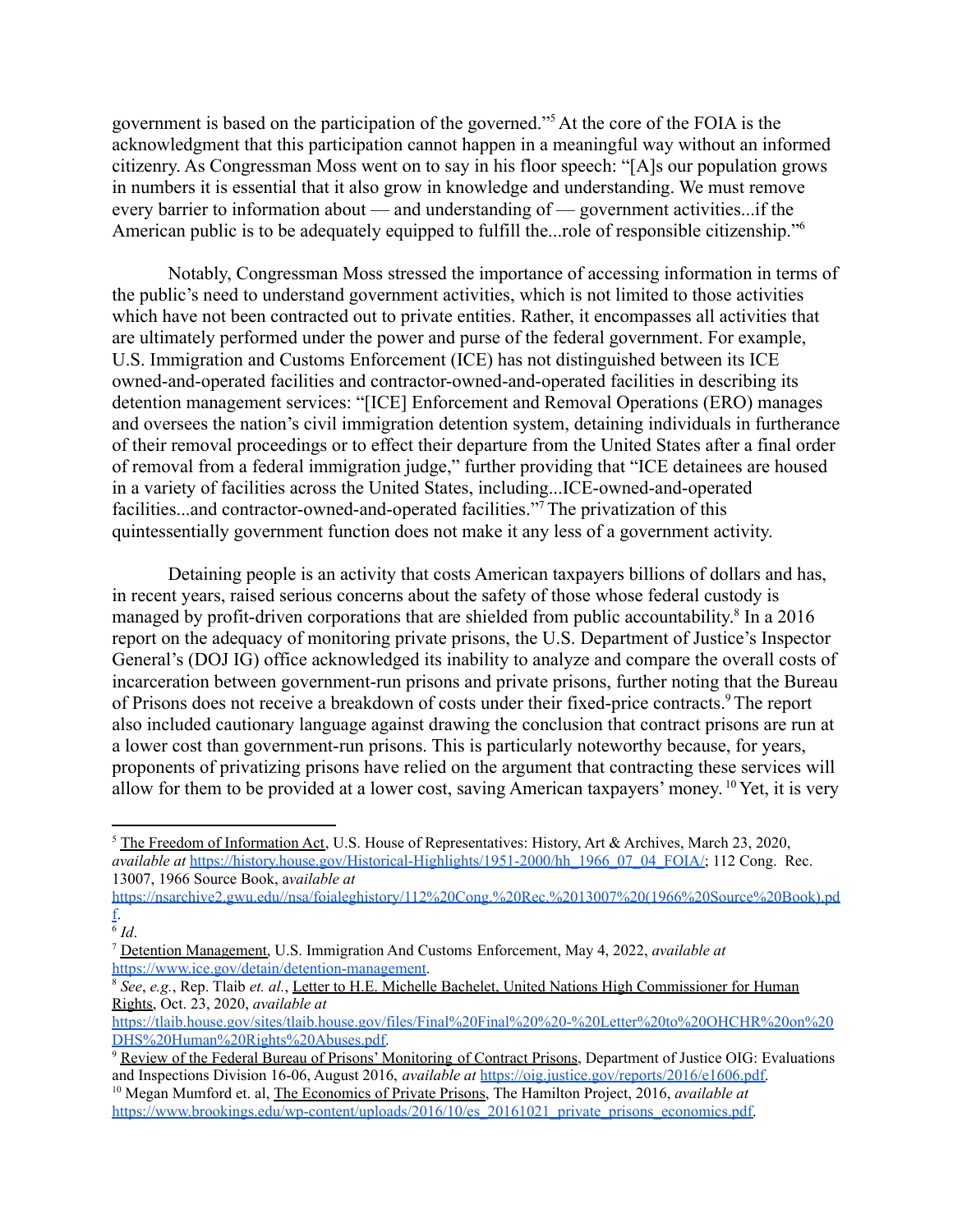difficult to know for certain whether this is actually true — not without access to key data that would allow the American public to demand an accounting for this claim.

The inability to verify claims of cost-efficiency has been an ongoing issue with the private prison industry. In 2007, the Government Accountability Office determined that it was infeasible to conduct a sound cost comparison due to a lack of comparable data.<sup>11</sup> The Bureau of Prisons justified its inability to provide the necessary data by pointing out that there were no federal laws or regulations mandating that they maintain that information for selecting among competing contractors.<sup>12</sup>They also claimed that collecting the data could drive up the cost of the contracts themselves.<sup>13</sup>

Ongoing concerns regarding private prisons prompted the federal government to reassess their use at the end of the Obama administration. In August of 2016, with questions surrounding costs still unresolved, the DOJ IG's report found that private prisons also incurred more safety and security incidents per capita than government-run facilities.<sup>14</sup> Thereafter, the Department announced that it would begin phasing out the use of private prisons.<sup>15</sup> As the members of this subcommittee are well-aware, this phase-out plan was never implemented. Within the first 60 days of the Trump Administration, DOJ reversed its plan to phase out private prisons, <sup>16</sup> President Trump signed an executive order calling for resources to build immigration detention facilities,<sup>17</sup> and DHS released a policy stepping up targeted immigration detentions.<sup>18</sup> As a result, the total for obligated spending dedicated to GEO Group in fiscal year 2019 alone was more than double the amount the U.S. Government obligated to the GEO Group in 2014.<sup>19</sup>

Despite this significant increase in spending and continued concerns about conditions, however, contractor-owned-and-operated detention facilities continue to circumvent transparency laws like the FOIA, leaving appropriators and the public largely in the dark about the efficiency and safety of their operations. This issue remains even as President Biden recently signed Executive Order 14006, 86 FR 7483 (2021) that reinstates the Obama-era policy to phase out DOJ's use of private prisons by declining to renew existing contracts. Moreover, even for the

<sup>17</sup> Exec. Order No. 13767, 82 F.R. 8793, 2017, *available at*

<sup>&</sup>lt;sup>11</sup> Cost of Prisons: Bureau of Prisons Needs better Data to Assess Alternatives for Acquiring Low and Minimum Security Facilities, GAO-08-6, Oct. 2007, *available at* [https://www.gao.gov/assets/270/267839.pdf.](https://www.gao.gov/assets/270/267839.pdf)

<sup>12</sup> *Id*. at 13.

 $13$  *Id*.

<sup>&</sup>lt;sup>14</sup> Review of the Federal Bureau of Prisons' Monitoring of Contract Prisons, Department of Justice OIG: Evaluations and Inspections Division 16-06, August 2016, *available at* [https://oig.justice.gov/reports/2016/e1606.pdf.](https://oig.justice.gov/reports/2016/e1606.pdf)

<sup>15</sup> Phasing Out the Use of Private Prisons, Department of Justice, Aug. 18, 2016, *available at* <https://www.justice.gov/archives/opa/blog/phasing-out-our-use-private-prisons>.

<sup>16</sup> Memorandum on Use of Private Prisons Rescinded, Federal Bureau of Prisons, Feb. 24, 2017, *available at* https://www.bop.gov/resources/news/20170224\_doi\_memo.jsp.

[https://trumpwhitehouse.archives.gov/presidential-actions/executive-order-border-security-immigration-enforcement](https://trumpwhitehouse.archives.gov/presidential-actions/executive-order-border-security-immigration-enforcement-improvements/) [-improvements/](https://trumpwhitehouse.archives.gov/presidential-actions/executive-order-border-security-immigration-enforcement-improvements/).

<sup>&</sup>lt;sup>18</sup> Implementing the President's Border Security and Immigration Enforcement Improvement Policies, Department of Homeland Security, Feb. 20, 2017, *available at*

[https://www.dhs.gov/publication/implementing-presidents-border-security-and-immigration-enforcement-improvem](https://www.dhs.gov/publication/implementing-presidents-border-security-and-immigration-enforcement-improvement-policies) [ent-policies.](https://www.dhs.gov/publication/implementing-presidents-border-security-and-immigration-enforcement-improvement-policies)

<sup>&</sup>lt;sup>19</sup> Chantal Da Silva, Trump Administration Has Doubled Private Prison Spending With Most Money Spent on Detaining Immigrants, Newsweek, Sept. 25, 2019, available at [https://www.newsweek.com/u-s-spending](https://www.newsweek.com/u-s-spending-private-prisons-geo-group-increase-immigration-detention-1461067) [private-prisons-geo-group-increase-immigration-detention-1461067](https://www.newsweek.com/u-s-spending-private-prisons-geo-group-increase-immigration-detention-1461067).